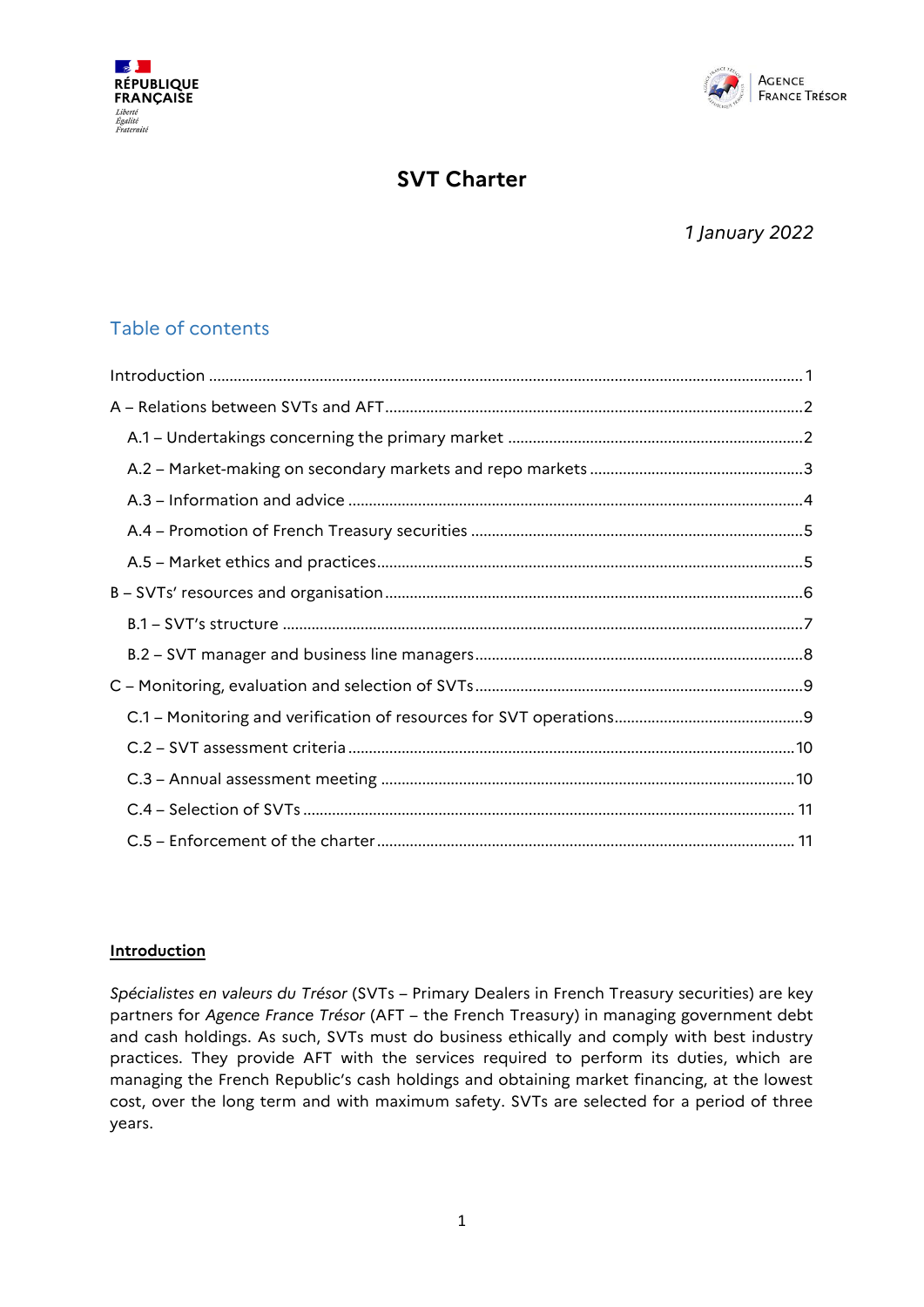This document constitutes the charter that governs relationships between AFT and SVTs.It has been prepared in the parties' common interest, which is to ensure the following, in compliance with applicable regulations and industry agreements:

- Smooth conduct of primary issuance
- Maximum liquidity on the secondary market for French Treasury securities and maintaining their status as some of the most liquid securities of the euro area
- Promotion of euro-denominated fixed-income markets in general and of French Treasury securities in particular
- Provision of high-quality and timely advice to AFT, and more broadly to the French Ministry for the Economy, concerning issuance policy, debt management, promotion of the government's credit quality, hedging the government's financial risks, regulation of fixed-income markets and fiscal management
- An objective and transparent assessment mechanism for the services supplied

Revisions or amendments to this charter shall be made in consultation with SVTs.

SVTs are members of the SVT market committee and finance its operations. The committee's secretariat is provided by the representative office of the ICMA (International Capital Market Association) in Paris.

The charter, the accompanying appendices and the list of SVTs are posted on AFT's website. Unless otherwise specified, all times indicated in these documents are in Paris time.

AFT manages the transactions of the *Caisse de la Dette Publique* (CDP – Public Debt Fund). In this capacity, AFT and SVTs shall apply this charter to transactions with CDP.

Each SVT makes a formal undertaking to comply with this charter and its appendices by providing AFT's Chief Executive with a copy of the charter signed by a member of senior management, as defined in European regulations on credit institutions and investment firms, and by the compliance officer. If the signed charter is not submitted within two months of selection, the institution will be struck off the list of SVTs.

# <span id="page-1-0"></span>**A – Relations between SVTs and AFT**

# <span id="page-1-1"></span>**A.1 – Undertakings concerning the primary market**

AFT prepares its transactions on the primary market in consultation with SVTs and informs SVTs of any material changes to its issuance programme.

# **a) Auctions**

 $\overline{\phantom{a}}$ 

Except in case of force majeure, each SVT shall bid at all auctions. Each SVT shall use every material and organisational means necessary to ensure it bids at auctions, even when the backup bidding procedure is used.

SVTs shall be significant buyers at auctions, with rolling 12-month average purchases of:

2% of the volumes sold through competitive bidding at each type of auction: fixed-rate discount Treasury bills (BTFs), medium-term Treasury bonds<sup>1</sup> (OAT MT) and long-term Treasury bonds<sup>2</sup> (OAT LT) and inflation-linked Treasury bonds; or

<sup>&</sup>lt;sup>1</sup> OATs auctioned on the third Thursday of each month.

<sup>2</sup> OATs auctioned on the first Thursday of each month.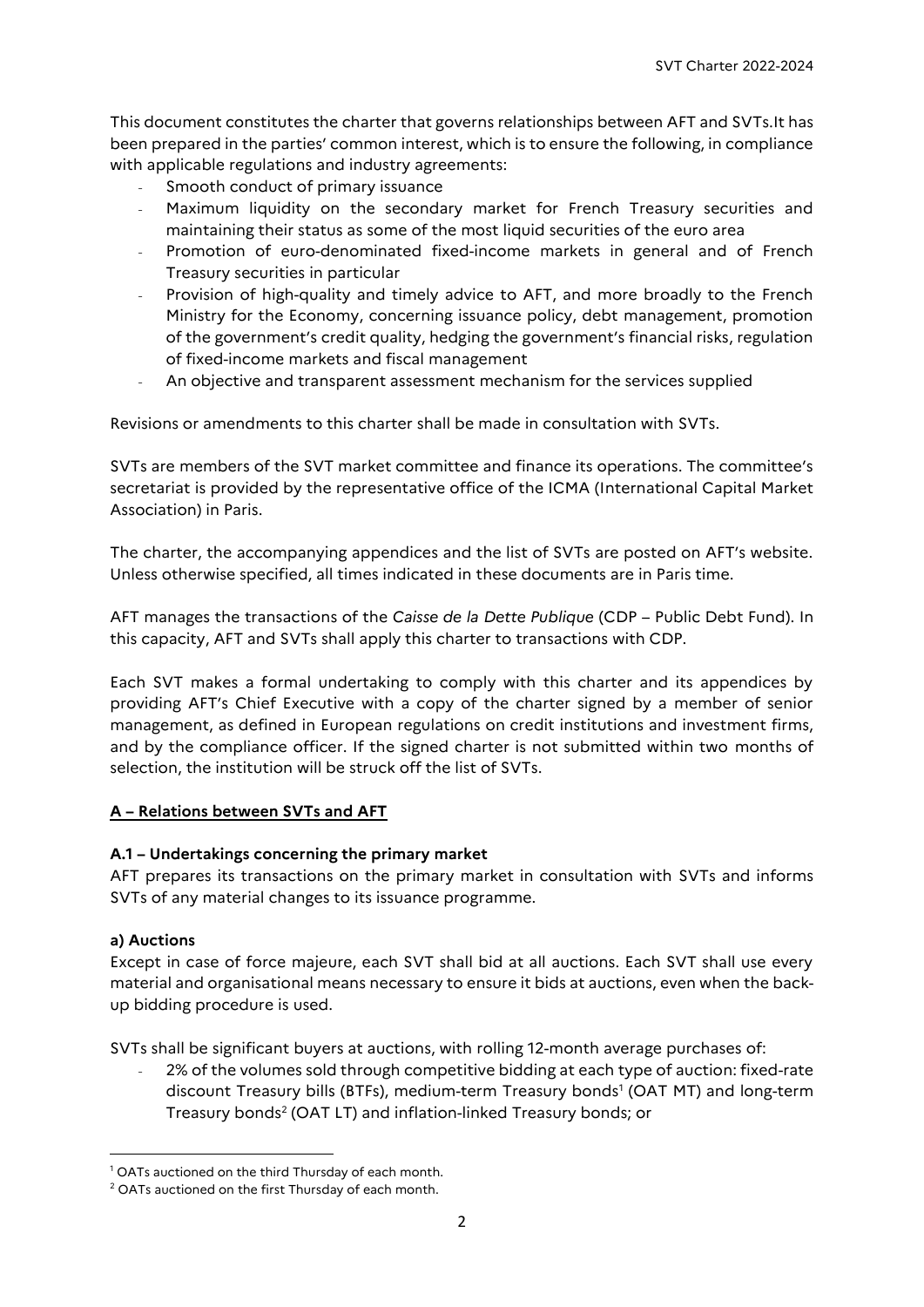- 2% of the volumes sold through competitive bidding at three of the four types of auction and an arithmetic mean of at least 3% for the four types of auction combined.

AFT shall make quarterly assessments of SVTs' compliance with these undertakings and notify each SVT of its findings.

SVTs may submit non-competitive bids (NCBs) after each auction, with the exception of reverse auctions, in accordance with the terms specified in Appendix 3. AFT reserves the right to cancel an SVT's right to submit NCBs if the SVT fails to bid at an auction without cause, or has failed to comply with some of its undertakings under this charter.

In order to ensure smooth operation of the secondary market, SVTs' bidding at auctions is subject to the provisions of Appendix 1.2.

#### **b) Syndicated issuances**

All SVTs participate in the placement syndicate for syndicated issuances and ensure the proper functioning of the transaction in accordance with the tasks entrusted to each of them by AFT. The syndicate managers are appointed in consideration of their expertise on the market segment concerned, their place in the SVT ranking, and their contribution to the planning and preparation of the transaction. The syndicate managers have a special responsibility for market-making on the secondary market for the security issued.

#### **c) Provision of issuance policy advice to AFT**

SVTs shall advise AFT on the composition of issuance:

- prior to the publication of the annual borrowing programme.
- during the week preceding each BTF auction. SVTs are required to participate in a teleconference or to attend a meeting at the AFT premises, if AFT decides to make an exception.
- in the week preceding each OAT auction. SVTs are required to attend a meeting at the AFT premises, or to participate in a teleconference, if AFT decides to make an exception.

SVTs shall maintain confidentiality of the discussions at these meetings and shall refrain from making any disclosures to third parties. Internally within each SVT, this information may only be disseminated, on a strictly confidential basis, to the SVT manager, to the manager in charge of trading in French Treasury securities, to the head of legal affairs and to the compliance officer, as well as to their respective teams when concerned, after having informed those persons of the information's confidential nature. AFT reserves the right to impose any penalty on an SVT that fails to comply with this requirement.

As part of its assessment of SVTs' contributions to the smooth conduct of primary issuance, AFT considers the extent to which SVTs are represented during the meetings to prepare auctions. It also assesses the consistency between the advice given and the transactions actually carried out by SVTs.

#### <span id="page-2-0"></span>**A.2 – Market-making on secondary markets and repo markets**

SVTs' market-making supports the liquidity of the market for all French Treasury securities (BTFs, OATs, inflation-linked OATs and strips). Each SVT conducts significant transactions on the secondary market for French Treasury securities and the "grey" market in securities pending issue. Each SVT covers the entire range of products issued by AFT, as well as the repo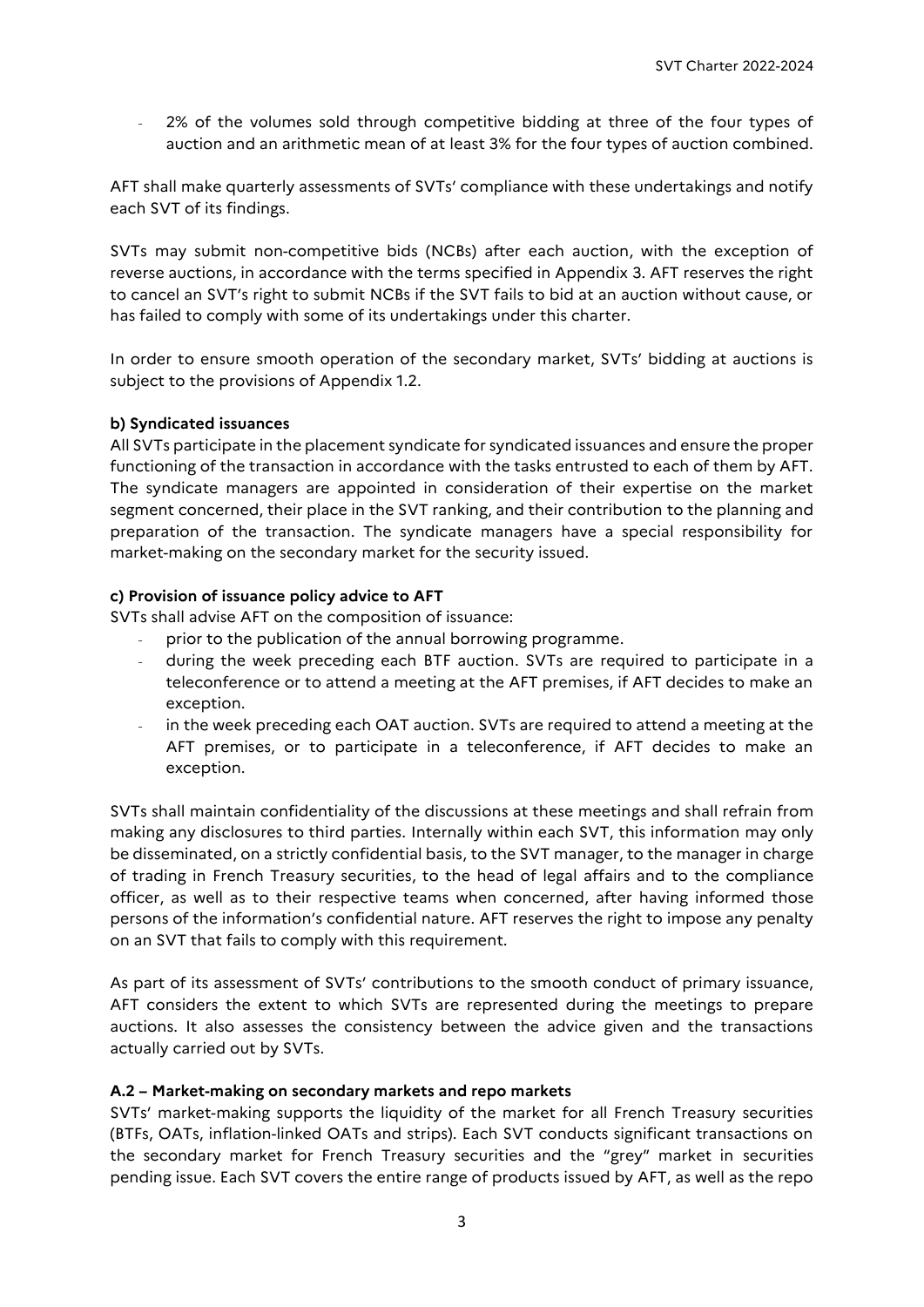market for Treasury securities, by quoting firm buy and sell prices on a continuous basis for customers and other SVTs. Each SVT quotes prices for other SVTs on a continuous basis through a multilateral trading facility in accordance with the facility rules and practices, which must comply with the rules defined by the SVT market committee. Each SVT makes its best effort to preserve the liquidity of the market for French Treasury securities at all times, in particular by refraining from implementing a strategy that it should be aware would negatively affect the functioning of the market or the conditions for fair and undistorted competition.

A 2% share of the secondary market is considered a reasonable minimum.

SVTs may access a repo facility that provides temporary interest-bearing loans of French Treasury securities (BTFs and OATs, including inflation-indexed securities) in exchange for other French Treasury securities of an equivalent value to the loaned securities. Applications for the use of this facility are made to AFT, which acts on behalf of CDP. Individual SVTs must sign a specific agreement with CDP to have access to this facility.

SVTs shall notify AFT of decisions concerning the multilateral trading facilities that they use. SVTs shall also ensure that the best execution is given to French debt in such facilities. AFT's annual assessment considers the information received about work by the industry associations to which SVTs belong involving the organisation of financial markets, particularly work on regulatory changes.

# <span id="page-3-0"></span>**A.3 – Information and advice**

# **a) Market information and advice**

SVTs provide daily information to AFT on market developments, on their transaction volume, and, when they deem it relevant, on the nature of their customers and their own positions.

# **b) Strategic and economic information, advice and research**

SVTs systematically forward to AFT the output of their analysis and research staff on the sovereign bond market or the French Republic's credit quality, in particular:

- Monetary policy, the macro-economic and financial environment, public finance, and national structural policies in the main currency zones
- Developments in the finance sector, including in the areas of technology and ESG (environmental, social and corporate governance)
- Asset allocation strategies of the main classes of investors

SVTs give AFT free access to all analysis and research on the functioning of financial markets: fixed-income markets (sovereign and quasi-sovereign, corporate bonds and repos, money market, derivatives), foreign-exchange markets, commodity markets, and other markets.

AFT shall inform SVTs when it expects specific research and advice from them on any topic or project. SVTs may be given this information during the annual interview provided for in Article C. 3.

SVTs shall organise meetings and foster periodic discussions between AFT and their teams of economists and strategists. Each SVT's team must include an economist specialising in French issues who is based in Paris. This economist shall visit AFT periodically.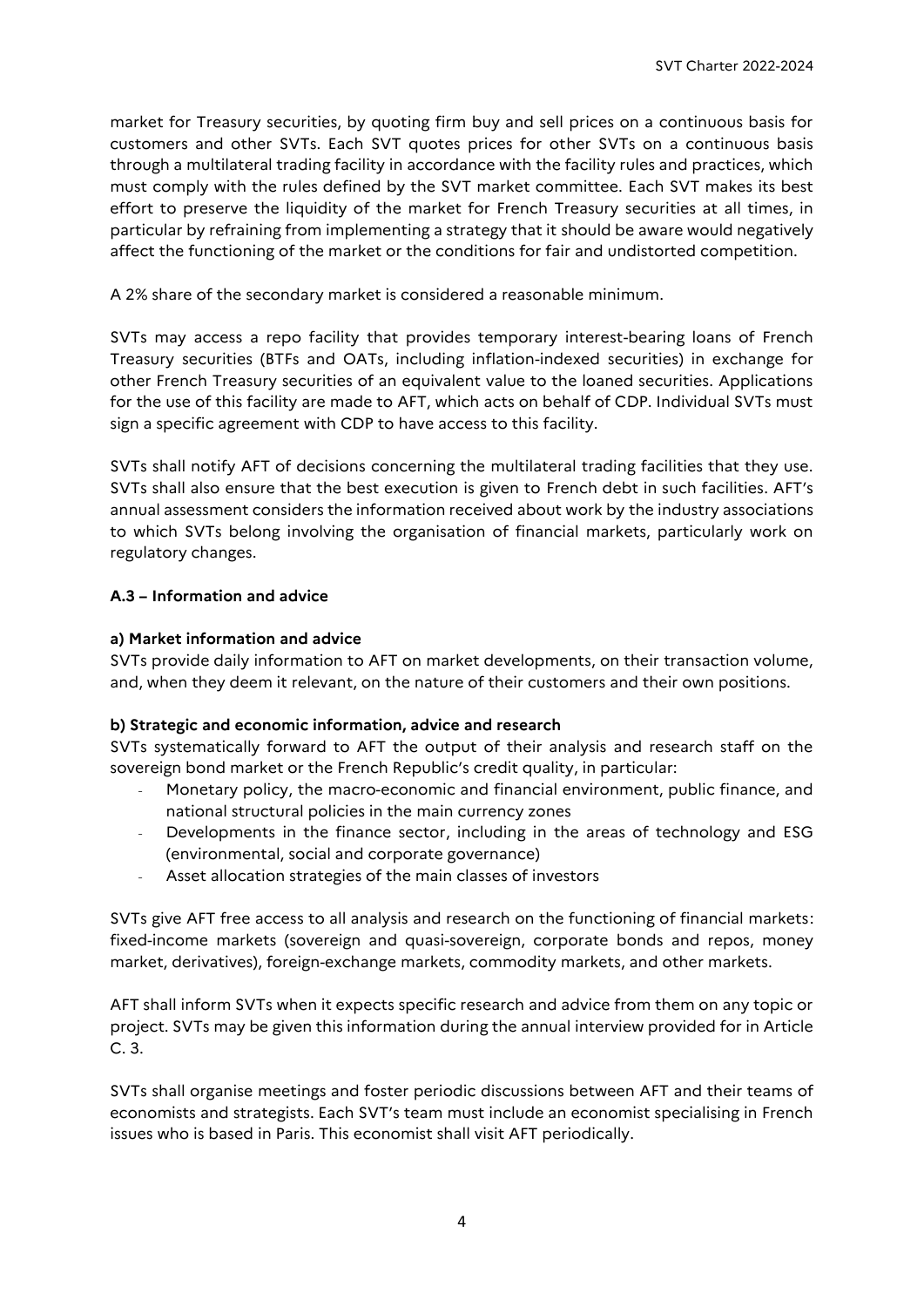AFT is ready to provide SVTs explanations and comments about French economic policy and European policy falling under its mandate. When necessary, AFT organises contacts between SVTs and the relevant personnel in the French administration.

# <span id="page-4-0"></span>**A.4 – Promotion of French Treasury securities**

SVTs shall endeavour to develop the placement of French Treasury securities with a broad and diversified community of investors as part of their business strategy. SVTs shall work on a daily basis on research and sales force motivation. They shall also conduct more targeted one-off campaigns to promote certain products and features of French debt. AFT undertakes to support SVTs in this task, by participating in such campaigns when possible. SVTs shall provide AFT with periodic information about investor sentiment and involve AFT in their meetings with investors.

In particular, AFT and SVTs will organise joint campaigns to promote French Treasury securities (conferences or seminars, investors' meetings, telephone meetings or videoconferences). On such occasions, SVTs will share their knowledge of investors, analysts and journalists in France or abroad with AFT. This shall not deprive AFT of its direct contacts with certain investors. SVTs shall be present with AFT during roadshows.

SVTs consider that it is in their common interest to conduct annual opinion surveys of investors, who are asked to assess the functioning of the French debt market and the quality of their relationships with SVTs.

# <span id="page-4-1"></span>**A.5 – Ethics and market practices**

# **a) General principles**

For AFT, an important element of the quality of the service provided to it by SVTs is their compliance with the rules of good conduct and industry practices applicable to their operations on European fixed-income markets. Such compliance is an integral part of the promotion of French Treasury securities and more generally of euro-denominated fixedincome markets. AFT takes this into account in the annual assessment mentioned in Article C.2 when granting or renewing SVT status.

The SVT market committee, in which the SVTs participate and in which AFT has observer status, issues a Code of Conduct that sets ethical rules specific to SVTs' activities, communicated to the compliance department of the SVTs. The committee transmits the code of conduct to the *Autorité des Marchés Financiers* (AMF) and makes the code public.

An affiliate is any person or entity that directly or indirectly controls the SVT, is controlled by it or is under common control with it, for as long as such control exists, in France or abroad, within the meaning of Article L.233-3 of the French Commercial Code.

# **b) Proceedings or investigations formally initiated concerning acts in connection with debt instruments issued within the Organisation for Economic Cooperation and Development (OECD)**

Each SVT shall inform AFT immediately of the existence of any proceedings, or investigation, formally initiated against the SVT or one of its affiliates by a competent authority, an institution managing a market or a settlement system, a central counterparty or a clearinghouse concerning a transaction or act related to a debt security issued by an OECD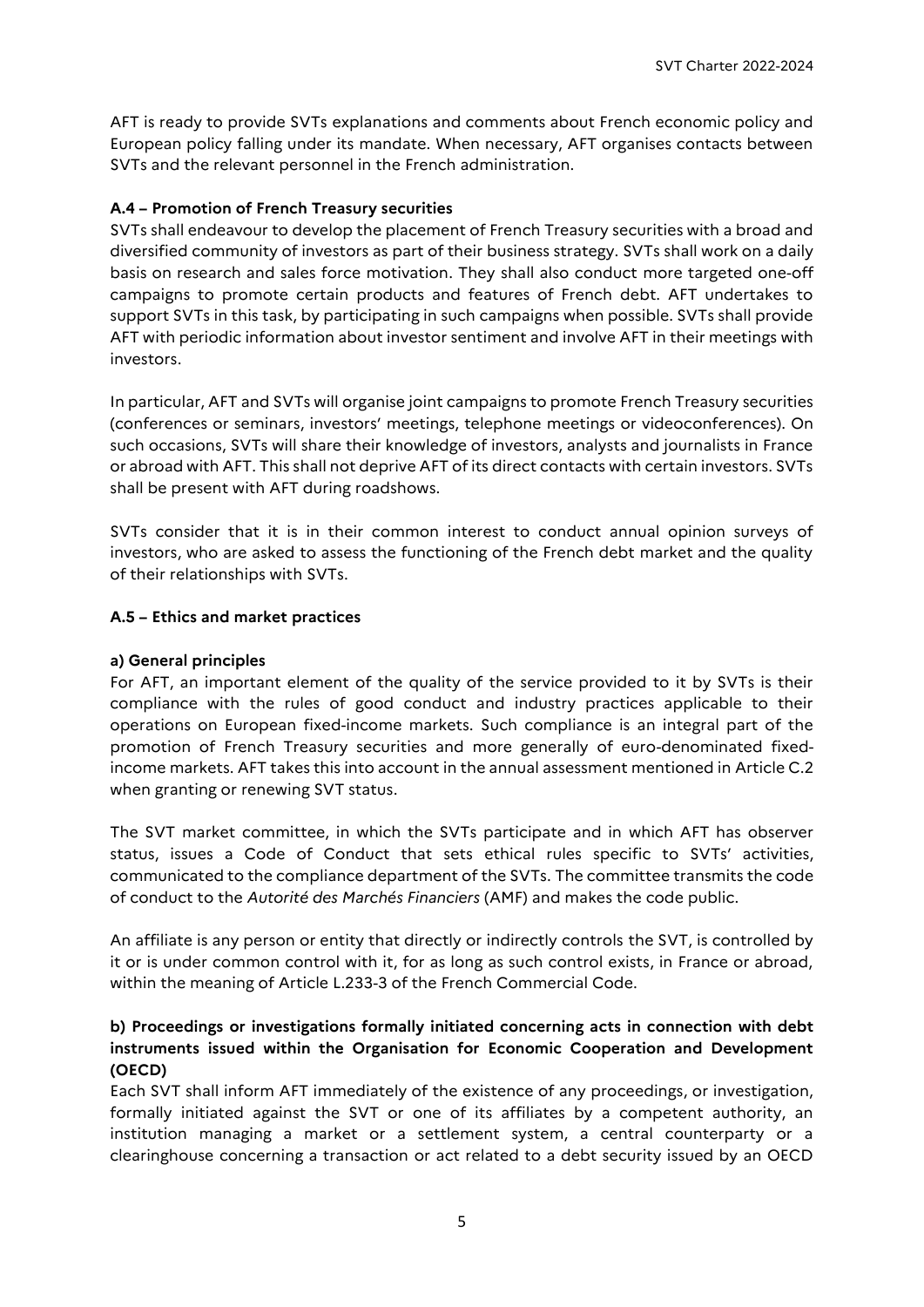member state or by a supranational issuer of which an OECD member state is a member or shareholder.

### **c) Conviction or sanction pronounced in an OECD member state**

In addition to litigations concerning French Treasury securities, each SVT shall inform AFT immediately of any criminal conviction, including for tax evasion, corruption, money laundering or concealment of the proceeds of any such offenses, or administrative or disciplinary sanctions, or measures of suspension or exclusion from an industry organisation, pronounced against the SVT or one of its affiliates in an OECD member state.

Each SVT shall also inform AFT of the measures taken as a result of any such procedure.

#### **d) Fight against money laundering and terrorist financing**

SVTs and their affiliates shall maintain measures to fight money laundering and terrorist financing in accordance with the regulations in force. If their supervisory authority identifies any breach, SVTs shall inform AFT immediately thereof and report on their remedial measures.

AFT places itself at the disposal of the SVTs and the ICMA representative office in Paris to discuss and, where applicable, promote any regulatory change that would be considered desirable.

#### **e) Nature of obligations, limits and exemptions**

Non-public information that is communicated for the purposes mentioned in this article is so communicated on a strictly confidential basis and cannot be disclosed by AFT.

SVTs will be discharged from the obligations provided for in points (b) and (c) above with regard to investigations, proceedings or convictions if the sanction incurred or pronounced is (i) known and (ii) in an amount less than €100,000. If the sanction is not known in terms of amount, the obligation to report it remains.

The online publications produced by the SVT, as part of an SVT's annual report or mandatory filings with national authorities, cannot participate in fulfilling this obligation, unless AFT is expressly notified of the relevant details in writing.

In all cases mentioned in this article, if an SVT believes it is legally prohibited from communicating information about ongoing proceedings concerning itself or one of its affiliates, the SVT shall immediately inform AFT of, in lieu of the details of the matter, the specific legal references in question and demonstration of their mandatory nature.

Except in the case of entities responsible for executing transactions in Treasury securities within the European Union or the United Kingdom, the obligations provided for in this article are understood to be best-efforts obligations ("*obligations de moyen"*).

#### <span id="page-5-0"></span>**B – SVTs' resources and organisation**

The organisation of each SVT shall enable it to provide AFT with the service that the SVT has agreed to provide under this charter, regardless of geographic, legal and functional arrangements. This specifically concerns trading, back-office and risk-control activities, as well as distribution, economic research and strategy.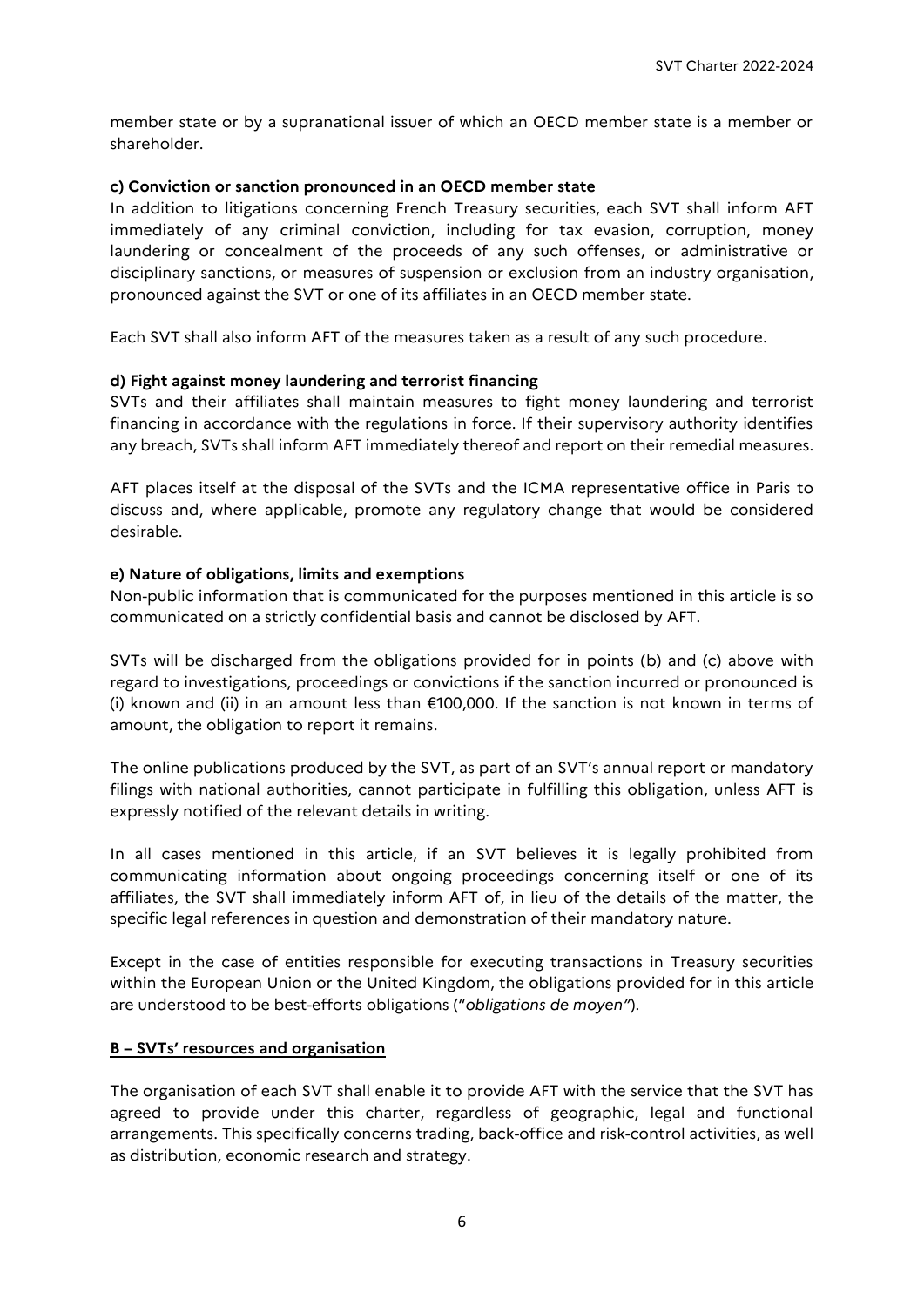SVTs shall give AFT immediate written notification of any change in their organisation that is relevant to its relationship with AFT.

The undertakings made under this charter pertaining to primary-market activity and marketmaking on the secondary and repo markets shall be incorporated into SVTs' business continuity plans established in accordance with the regulations on investment firms. If their supervisory authority identifies any deficiencies that may jeopardise continuous compliance with the undertakings made under this charter, the SVT shall notify AFT and report any remedial measures taken.

# <span id="page-6-0"></span>**B.1 – SVT's structure**

# **a) Closeness and stability of the relationship with AFT**

The quality of an SVT's service depends on its understanding of AFT's objectives and expectations. This requires building up a high level of mutual trust, forging a close and stable relationship over time.

The physical presence of teams in France is critical for creating and maintaining this type of relationship successfully. AFT therefore considers that the overall presence of an SVT's resources in France and changes in these resources over time naturally reflect the SVT's commitment and lasting ability to provide the services expected. AFT considers these elements when assessing the quality of its relationship with each SVT (see Appendix 2.3).

Another factor fostering a close and continuing relationship is SVTs' organisation of periodic contacts between their management and the Minister for the Economy, the Director General of the Treasury and AFT's Chief Executive to discuss issues related to fixed-income markets and public finance.

If the SVT is not authorised as an investment firm in France, then the SVT must have a branch in France.

SVTs' organisation must take into account the fact that French is AFT's working language.

# **b) Securities settlement, back-office and risk control**

SVTs must ensure that their administrative, accounting and risk-control units and their links with the central securities depository (CSD) for French Treasury securities and the securities settlement systems are all fully effective. Each SVT shall have its own distinct and clearly identified account number with the CSD for the French Treasury securities for the settlement and delivery of auctions, syndicated issuances, buybacks, and stripping and unstripping operations on Treasury securities, in accordance with the rules established by the Economic Interest Grouping for the stripping and unstripping of Treasury securities, and for the settlement of cash lending and borrowing operations with AFT.

Each SVT must be able to conclude cash lending or borrowing transactions with AFT until 6pm.

Each SVT shall designate one of its employees as the back-office manager, to act as the prime correspondent for dealing with AFT on matters related to the back-office processing of transactions. The manager is responsible for solving problems and answering any questions that may be asked.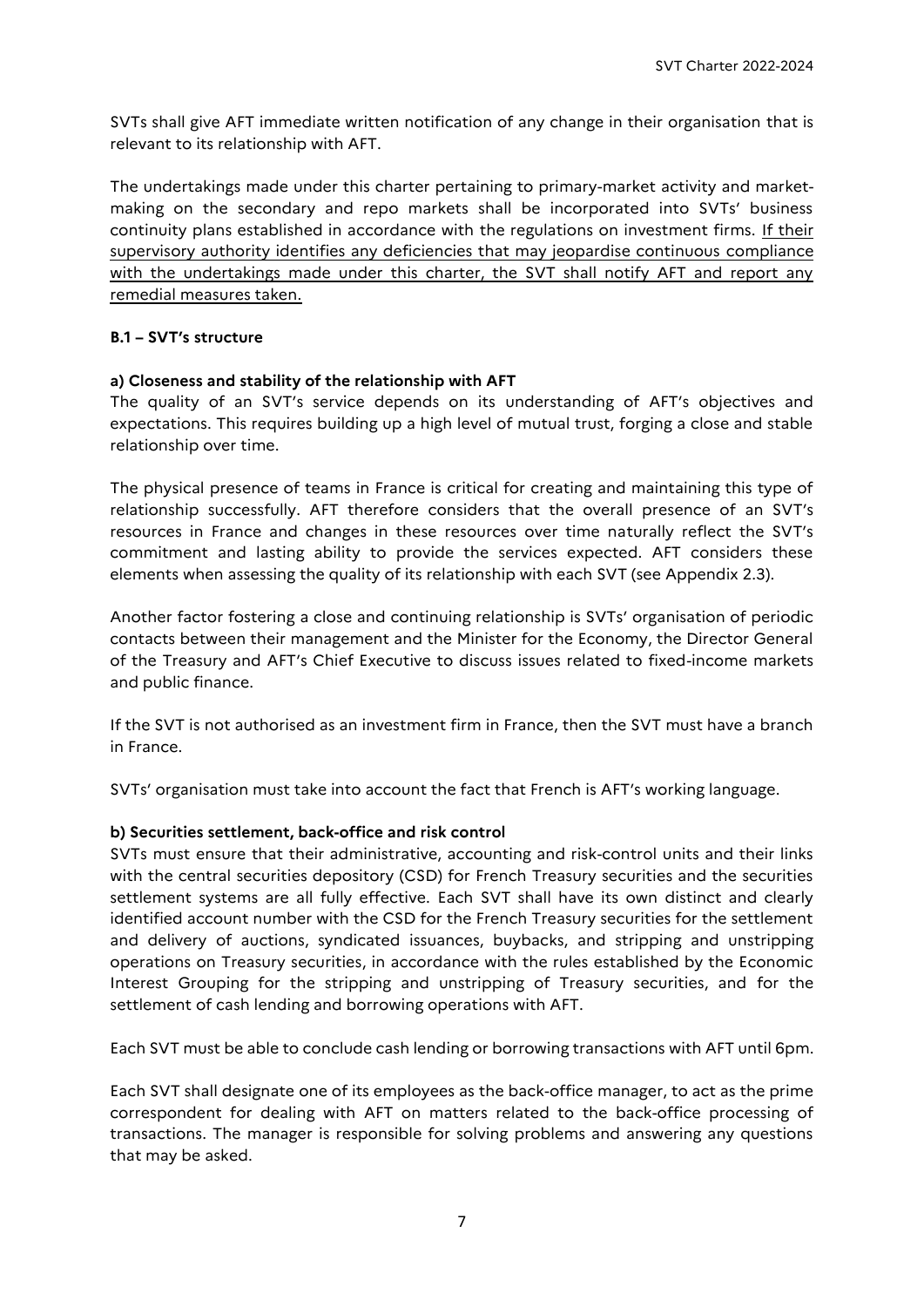The SVT shall also have a middle office for communicating with AFT and with market institutions.

Each SVT shall waive, in favour of AFT, the professional secrecy requirement binding on the CSD for French Treasury securities, the manager of the securities settlement system, the clearing house and the custodian that the SVT uses for its French Treasury securities transactions. This waiver is granted for the purposes of monitoring service quality and unsettled trades. AFT shall give SVTs advance notice of the periodic or ad-hoc information requests that it makes to the securities settlement system and clearing house.

In the event of failure to deliver securities after 3pm, the SVT that caused the fail shall authorise the manager of the settlement system, the clearing house or its custodian system to disclose its name to the counterparties concerned to facilitate the settlement of transactions.

#### <span id="page-7-0"></span>**B.2 – SVT manager and business line managers**

#### **a) SVT manager**

An SVT manager coordinates the relationship between AFT and the SVT. The SVT manager shall have the authority and resources required to ensure that the SVT addresses requests made by AFT. The SVT manager shall designate an alternate, with the same powers, to act as a substitute in their absence.

The SVT manager coordinates contacts between AFT and the SVT's employees involved in its relationship with AFT for the business lines listed in (b). The SVT manager ensures proper internal dissemination of information about AFT and French Treasury securities. The SVT manager ensures that market information is forwarded to AFT and that the SVT attends the meetings organised by AFT.

The SVT manager is responsible for the SVT's compliance with the SVT charter.

#### **b) Business line managers**

At least once a year, the SVT manager shall give AFT the names and contact information of:

- Managers in charge of trading in French Treasury securities and liquid fixed-income derivatives
- The money market manager
- The fixed-income sales manager
- The economist referred to under Article A.3(b) and, where appropriate, the economist for the euro area as a whole
- The interest-rate and inflation strategy managers
- The origination and syndication managers
- The back-office and risk control manager referred to in Article B.1(b)
- The compliance officer
- The contact for ESG matters
- The contact for technology matters pertaining to developments in the finance sector

This list shall also be submitted to the SVT market committee, which will make it available to all SVTs.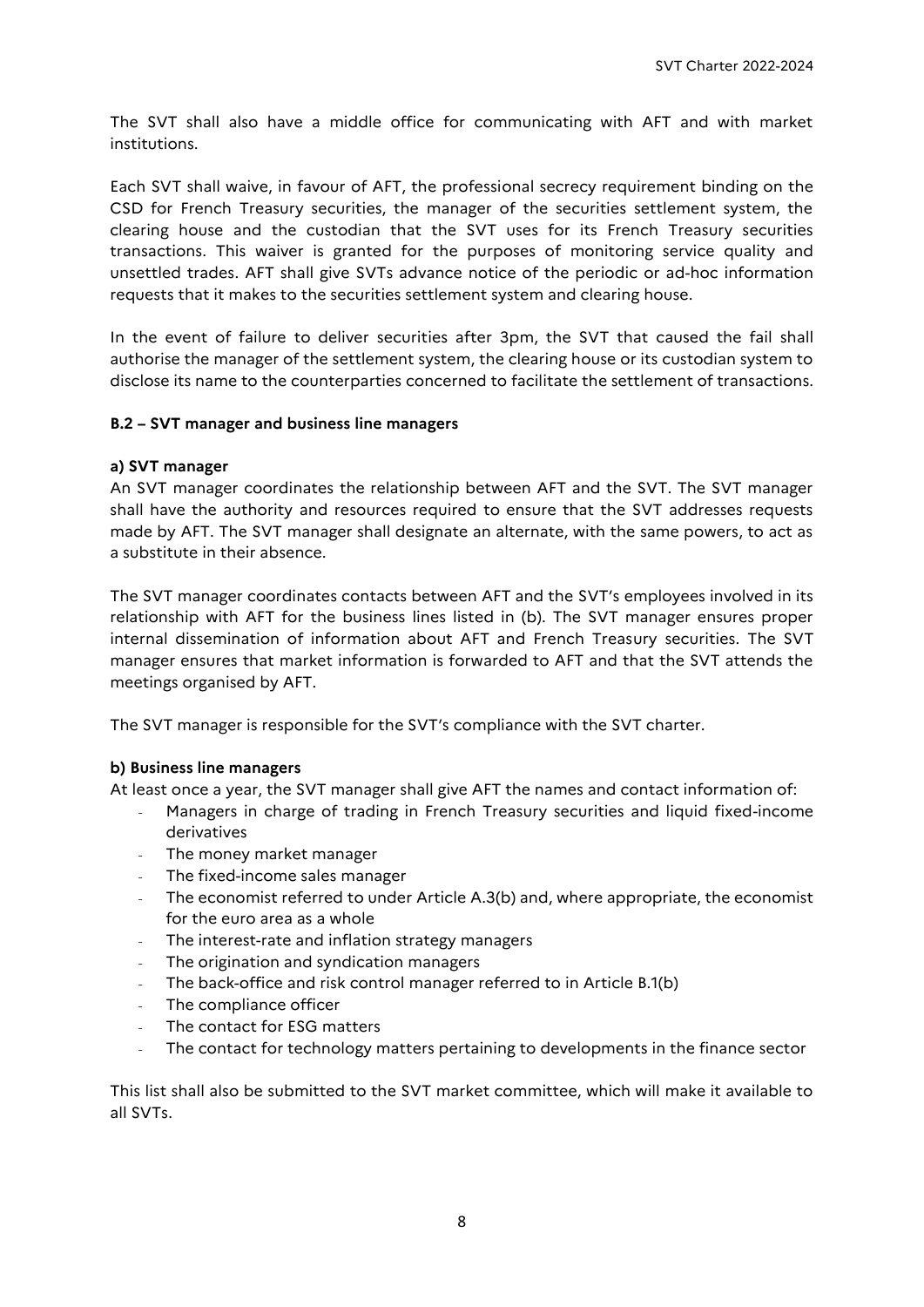The SVT manager also provides AFT with updated lists of operators in contact with AFT for transactions and settlement. The SVT manager must also ensure that the list of operators in contact with the *Banque de France* is up to date.

# <span id="page-8-0"></span>**C – Monitoring, evaluation and selection of SVTs**

### <span id="page-8-1"></span>**C.1 – Monitoring and verification of resources for SVT operations**

SVTs and their agents and employees involved in the relationship with AFT are subject to this charter and its appendices.

AFT may conduct on-site and off-site verifications of SVTs' compliance with their obligations or may appoint a third party to conduct such verifications.

For the purposes of the verifications that the third party carries out at AFT's request and on AFT's behalf, the third party shall have access to all necessary information. More specifically, it shall verify the accuracy of the statistical information sent to AFT and shall report its findings to AFT. The SVT shall authorise the third party appointed by AFT to carry out its investigations not only in its establishment in France, but also in all other establishments involved in SVT operations. The SVT shall, if necessary, ensure that such authorisation is approved by the supervisory authorities of any country or countries concerned.

Each year, the SVT shall give AFT the risk limits set for traders in French Treasury securities, as well as the extent to which they are used. The SVT shall immediately notify AFT when it learns that its rating has been upgraded or downgraded by one of the external rating agencies recognised by the European Central Bank. As of today, these agencies are DBRS, Fitch, Moody's and Standard & Poor's.

Each month, SVTs shall report to AFT on their transactions on the secondary market for French Treasury securities. SVTs shall submit all of the information required in:

- The harmonised reporting format for trading on the secondary European sovereign debt market established by the Sub-Committee on EU Sovereign Debt Markets of the European Union Economic and Financial Committee
- The document entitled *rapport d'activité spécifique sur les opérations de pension livrée* (specific activity report on securities repurchase transactions), using the format provided by AFT
- The document entitled *rapport spécifique aux opérations dérivées sur valeurs du Trésor* (specific report to derivatives transactions involving French Treasury securities), using the format provided by AFT

These reports must be validated by the SVT manager or alternate and reach AFT by the 13th business day of each month. AFT may ask for an additional special report on an ad-hoc basis.

The compliance officer shall make a written commitment on the reliability of the process for the compiling and transmitting these statistics. The compliance officer shall notably attest to the fact that the process gives a true and fair view of the market-maker's operations with customers, transactions related to managing interest-rate risk exposure in the SVT's book and any proprietary trading.

AFT undertakes to protect the confidentiality of the information transmitted by SVTs. Unless otherwise indicated, the information aggregated by AFT is communicated to SVTs for internal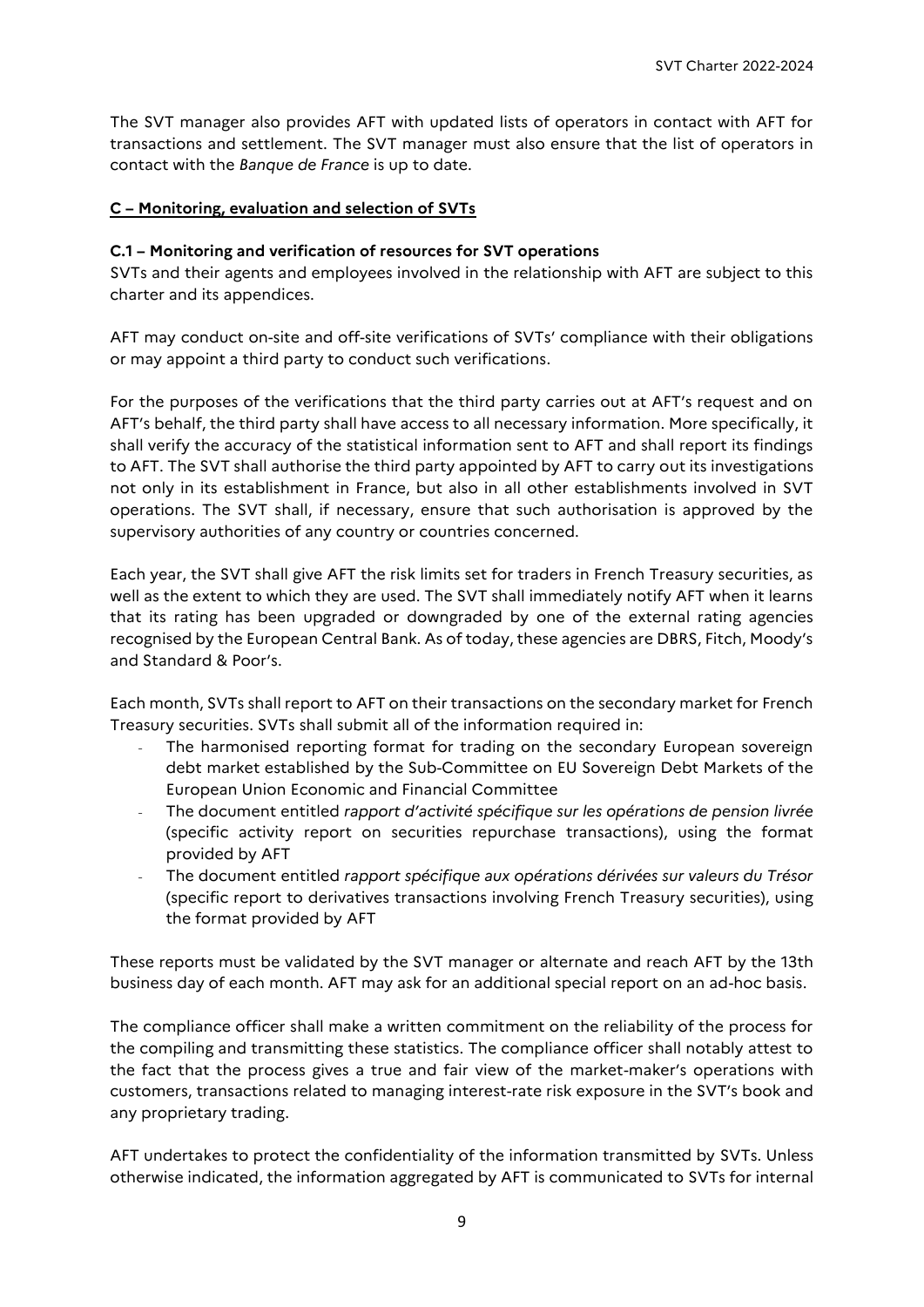use only. AFT reserves the right to use some of the aggregated data for the promotion of French government debt securities and for the government's general communication policy.

Each month, AFT sends each SVT:

- An aggregated report on all counterparties in the harmonised format described above
- A summary report indicating its market share and ranking on the secondary market (spot and repo) and per type of product (fixed-rate bonds, inflation-indexed bonds, strips and BTFs)

Each quarter, AFT sends each SVT:

- A summary report indicating
	- $\circ$  its market share and ranking in all auctions since the beginning of the calendar year and for each type of product (OAT LT, OAT MT, inflation-indexed OAT and  $BTF)^3$
	- o its market share and ranking on the secondary market by product type (fixedrate bonds, inflation-indexed bonds, strips and BTFs) 4
	- A summary report indicating its market share on gross sales by geographical zone and by product type (fixed-rate bonds, inflation-indexed bonds, strips and BTFs)

SVTs shall authorise transmission to AFT of data on their trading in French bond credit default swaps.

#### <span id="page-9-0"></span>**C.2 – SVT assessment criteria**

The assessment of SVTs considers all of their tasks and the implementation of these tasks defined in this charter and its appendices.

Three factors are used to assess the relative efforts of each SVT. The first factor is participation at the auctions. The second factor relies on data supplied by SVTs concerning their secondary market operations. The third factor is AFT's assessment of the quality of its relationship with the SVT. The criteria used to assess the quality of the relationship are explained in Appendix 2.

AFT discloses its assessment in the form of an annual league table ranking the top SVTs. SVTs are informed of the ranking terms beforehand. The ranking of SVTs considers three assessment factors with the following weightings: 40% for participation in the primary market, 30% for operations on the secondary market and 30% for the qualitative assessment.

Each quarter, AFT notifies each SVT of its position on the primary and secondary markets. AFT notifies SVTs of changes in its assessment of service quality as necessary.

#### <span id="page-9-1"></span>**C.3 – Annual assessment meeting**

 $\overline{\phantom{a}}$ 

An annual assessment meeting is held between AFT and each SVT. The SVT manager and alternate attend the meeting. The purpose of the meeting is to assess the service provided by the SVT during the previous year on the basis of the assessment criteria defined in this charter and to discuss anticipated changes for the next year. The assessment gives rise to a written report.

<sup>&</sup>lt;sup>3</sup> The market share considered corresponds to the weighted market share, calculated in accordance with the provisions in Appendix 2.1.

 $4$  The market share considered corresponds to the weighted market share, calculated in accordance with the provisions in Appendix 2.1.